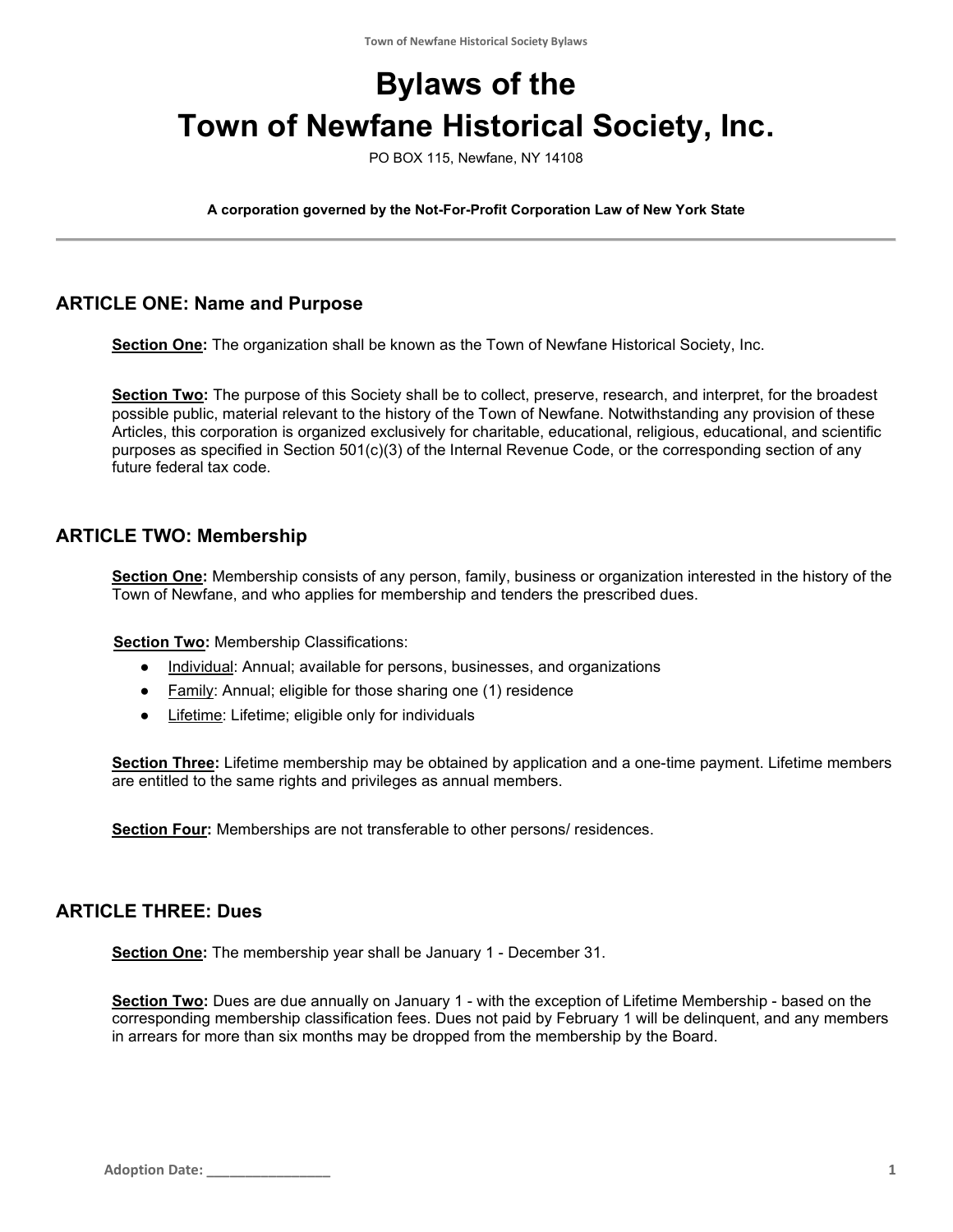#### **ARTICLE FOUR: Executive Board**

**Section One:** The Officers and Trustees combined shall be known as the Executive Board. Anyone serving on the Board must be 18 years of age or older.

#### **Section Two:** Trustees

- The Executive Board shall consist of no fewer than twelve (12) and no more than eighteen (18) Trustees, as determined by the Board. The number may increase or decrease at any time by a majority vote of the Board. Any resolution to decrease the number of Trustees shall not shorten the term of any Trustee currently serving a term.
- **Terms** 
	- Trustees shall serve a term of three (3) years, which begins on January 1 of the year following their election, and ends on December 31 three (3) years after their election.
	- Terms are separated into three (3) sets, each containing an average number of trustees.

#### **Section Three:** Officers

- The Officers of the Society shall consist of a President, Vice President, Recording Secretary, Corresponding Secretary, and Treasurer.
- The President and Treasurer of the Society shall be bonded.
- Officers shall be a member of the Society in good standing.
- The term of office for Officers shall be for one (1) year. The President shall not hold office for more than two (2) consecutive terms.

#### **Section Four:** Elections

- A Nominating Committee shall present a slate of Officers and Trustees at the Executive Board Meeting held one (1) month prior to the Annual General Membership Meeting.
- Voting shall be held at the Annual General Membership Meeting by ballot. However, if there is only one (1) nominee for each position, the Secretary shall cast one (1) ballot for the slate of officers. Those elected will assume office beginning in January.

**Section Five:** The Executive Board shall oversee all aspects of the Society, including governance, plus:

- be responsible to safeguard and protect property of the Society.
- be responsible for the purchase of supplies and materials as approved by the annual budget.
- keep a running inventory of property.
- be in direct charge of acquisition, construction, insurance, maintenance, and repair of all real property acquired by the Society.
- be responsible for making recommendations for insurance coverage for all museum properties and contents.

**Section Six:** Board members are expected to attend at least nine (9) Executive Board Meetings annually.

- Board members who cannot attend a meeting should contact an Officer prior to the meeting. If the reason is acceptable to the Board, they will be granted an "Excused Absence" which does not count against attendance.
- An "Unexcused Absence" is the failure to attend a meeting without an excused absence. These count negatively towards attendance records.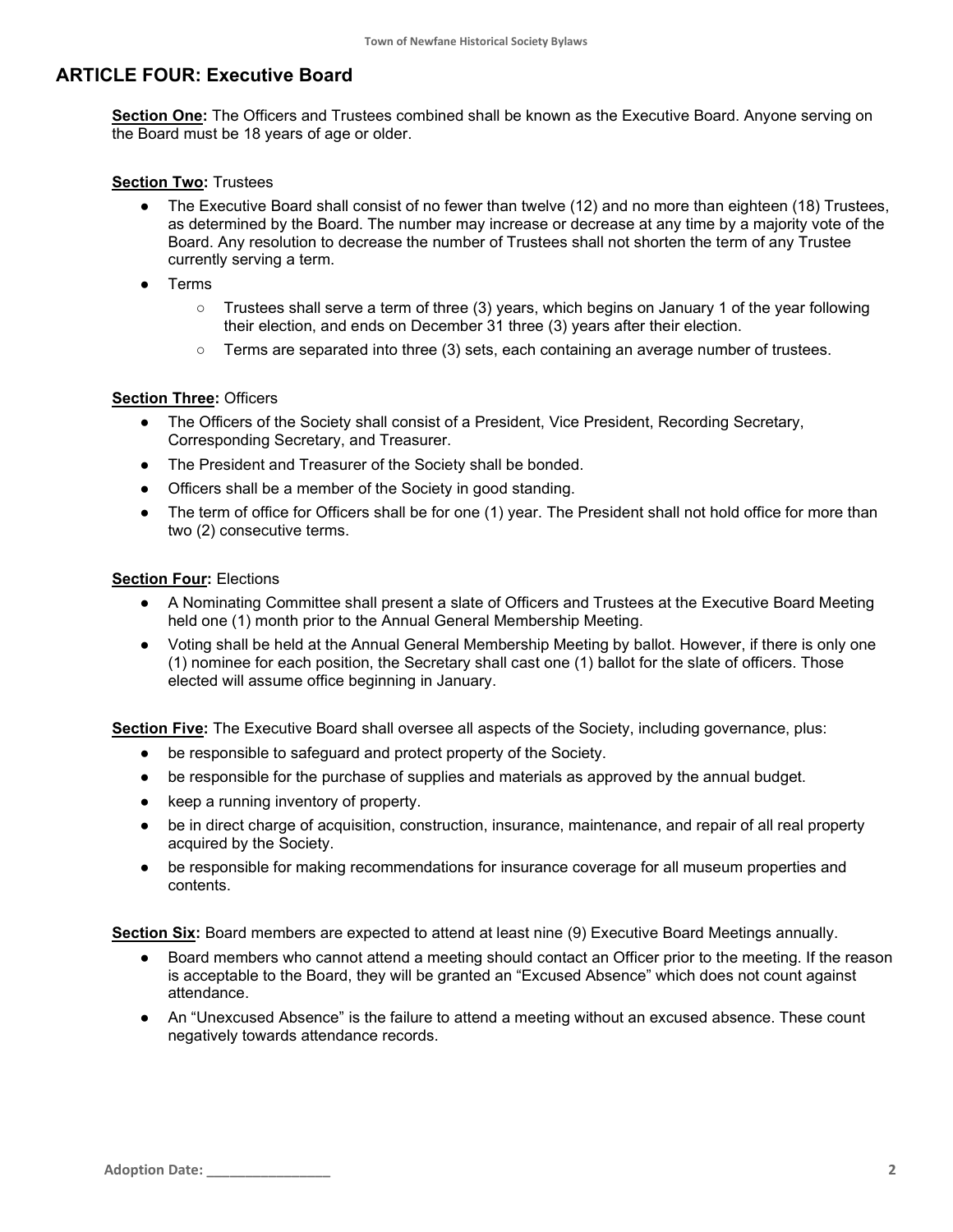**Section Seven:** No board member shall receive, directly or indirectly, salary, compensation or remuneration from the Society except reasonable compensation for services actually performed and reimbursement of expenses necessarily incurred in effecting one or more of the purposes of the Society.

**Section Eight:** A board member may resign at any time by submitting their resignation in writing to the President or a Secretary. Such resignation shall be effective upon receipt unless another date is specified therein.

**Section Nine:** All Board vacancies shall be filled at the next Executive Board Meeting, except for the Office of President which shall be succeeded by the Vice President. No vacancy shall continue for longer than six (6) months. It shall further be the duty of the Board to appoint successors to fill any Trustee or Committee vacancies for unexpired terms.

#### **ARTICLE FIVE: Duties of the Officers**

**Section One:** Executive Board Officers and responsibilities:

- President: shall have executive supervision over the activities of the Society within the scope of these bylaws. They shall preside at all Board, General, and Special Meetings of the Society. They shall appoint the members of all Committees and delegates not otherwise provided for by the bylaws. They shall prepare an annual report of the activities of the Society to be filed with the Recording Secretary.
- Vice President: shall act as aide to the President in all Society matters, and assume duties of the President in their absence. They shall also assume the role of President due to incapacity or resignation for the remainder of the term.
- Recording Secretary: shall keep the minutes of the meetings and distribute them in a timely manner to the Board. They shall also ensure copies of the minutes (digital or paper) are filed in the mansion office.
- Corresponding Secretary: shall attend to all the correspondence of the Society.
- Treasurer: shall
	- keep full and accurate accounts of all monies received and paid on behalf of the Society.
	- disburse funds by check only; countersigned by the President, or any Officer or Trustee/s the Board designates the responsibility to.
	- prepare a monthly report for the Board.
	- prepare an annual financial statement at the close of the fiscal year together with any financial data required by Government agencies.
	- submit necessary information to a Certified Public Accountant at the close of the fiscal year for an annual audit and preparation of the 990-tax form. The 990-tax form should be received and reviewed by the Board or the President and Treasurer.
	- be responsible for issuing a form 1099 for every contractor which receives a payment over the designated amount by New York State unless they are incorporated. They shall also receive and file the signed documents and report to The Executive Board.
	- be responsible for filing all financial forms and reports with the County, State and Federal agencies and maintaining Society compliance with these agencies.

**Section Two:** In case of a temporary absence of an Officer, the Board may temporarily delegate their powers or duties to another Officer or a Trustee.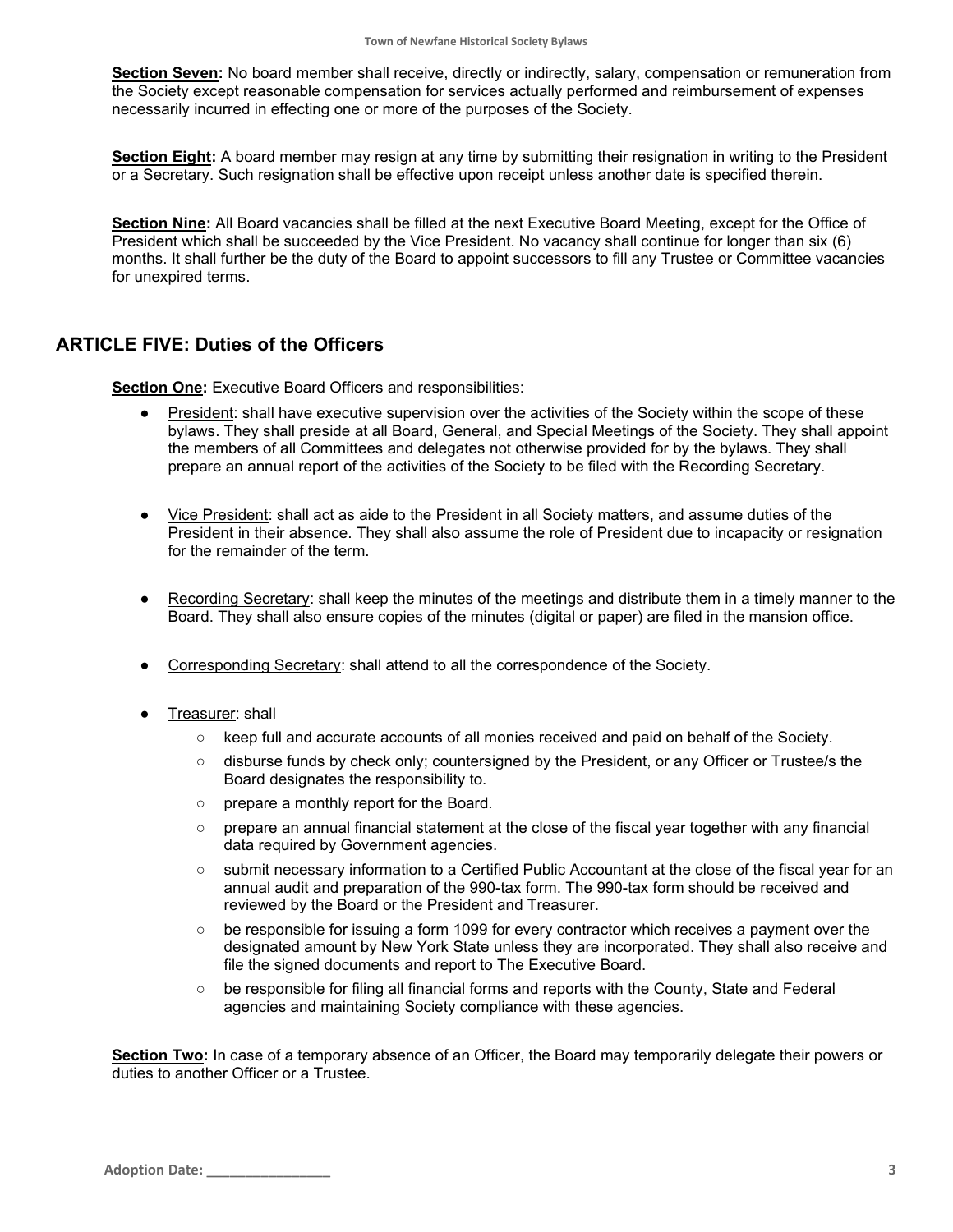**Section Three:** At the close of their terms, all Officers shall turn over all funds, records and receipts to their successors.

#### **ARTICLE SIX: Committees**

**Section One:** Any work completed by the Society may be separated into Committees, which are overseen by the Executive Board. All Committees shall secure the approval of the Board for creation and dissolution, in conjunction with their necessary timelines.

**Section Two:** All Committees are required to have a chairperson overseeing all work, who is required to give reports of action whenever the Board deems necessary. Committees can be made up of members and volunteers, any of whom can serve as a chairperson.

**Section Three:** The Board shall indicate, at any time, whether a Committee should take minutes of its meetings, which are to be submitted to the Board. The President reserves the right to attend Committee meetings, and so should be notified of meetings in advance.

**Section Four:** Committees needing funds must request approval from the Board before incurring expenses on behalf of the Society.

#### **ARTICLE SEVEN: Meetings**

**Section One:** The Society holds the following types of meetings:

- 1. Executive Board Meetings: shall be held monthly and are open to the general membership.
- 2. General Membership Meetings: shall be held annually.
- 3. Committee Meetings: shall be held as needed, under the direction of the chairperson.
- 4. Special Meetings: may be called by one (1) Officer or any two (2) Trustees. No business other than that specified in the notice of meeting shall be transacted. The meeting must be preceded by at least 24 hours' notice to each board member of the date, time, and place, but not the purpose, of the meeting.

**Section Two:** Quorum is required to make the proceedings of a meeting valid.

- 1. Quorum for Executive Board and Special Meetings shall be a majority of board members.
- 2. Quorum for all other meetings shall consist of a majority of the members present.

**Section Three:** Any type of meeting should be in-person whenever possible. Alternative options for attendance are acceptable:

- 1. Meetings may be held by conference call or video if all participants can simultaneously hear one another.
- 2. One (1) or more board members may participate in an Executive Board or Special Meeting by means of a phone, or similar communications equipment which allow all persons to hear one another. Participation as such constitutes presence in-person at the meeting.

**Section Four:** Should an issue or urgent matter arise which requires immediate attention and action, it shall be acceptable to take a poll of the majority of the Board.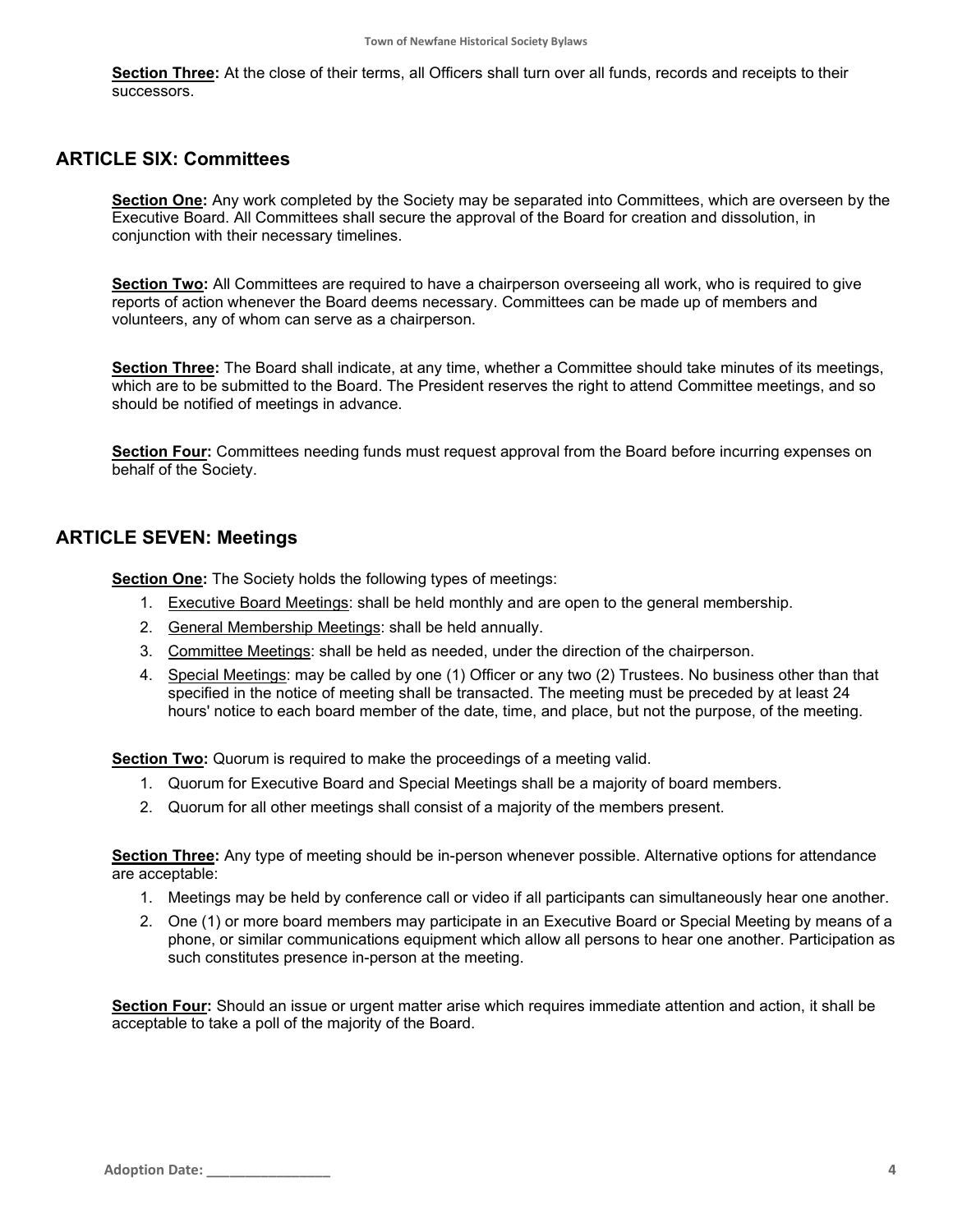## **ARTICLE EIGHT: Order of Business**

- 1. Call to order and Pledge to the Flag
- 2. Registration of members present, record of excused absences, and establishment of quorum
- 3. Introduction of guests present
- 4. Presentation of minutes of previous meeting
- 5. Reports of Officers
- 6. Treasurer's Report
- 7. Committee Reports
- 8. Old Business
- 9. New Business
- 10. Nominations and elections
- 11. Adjournment

## **ARTICLE NINE: Parliamentary Authority**

**Section One:** Routine decision-making at Executive Board meetings shall follow a "consensus" model. *The model in detail*: Someone presents an idea or issue, and the group discusses (including pros and cons). The idea is modified based on input, and if a general consensus emerges, the latest version of the idea is stated to see if everyone agrees, in which case the idea is approved. If anyone dissents, discussion continues until a resolution can pass consensus. Ideas that cannot pass this protocol can be tabled for future discussion, or the Board can resort to following the rules contained in *Robert's Rules of Order*.

**Section Two:** For all complex issues, including but not limited to: disagreements, changes in the Executive Board, voting, finances, work on bylaws, and whenever the Board deems them necessary, the rules contained in *Robert's Rules of Order* shall govern proceedings.

## **ARTICLE TEN: Voting**

**Section One:** There shall be no absentee balloting or voting by proxy.

**Section Two:** When quorum is in place, the affirmative vote of a majority present is the act of the members, except as required by law or by the Society's articles of incorporation.

**Section Three:** On the occasion that members are unable to make a decision based on a tied number of votes, the President or Treasurer, in order of presence, shall have the power to swing the vote based on their discretion.

**Section Four:** When there is a conflict of interest, involved parties should not participate in voting or decision making.

## **ARTICLE ELEVEN: Fiscal Year**

The fiscal year shall begin on January 1 and end on December 31.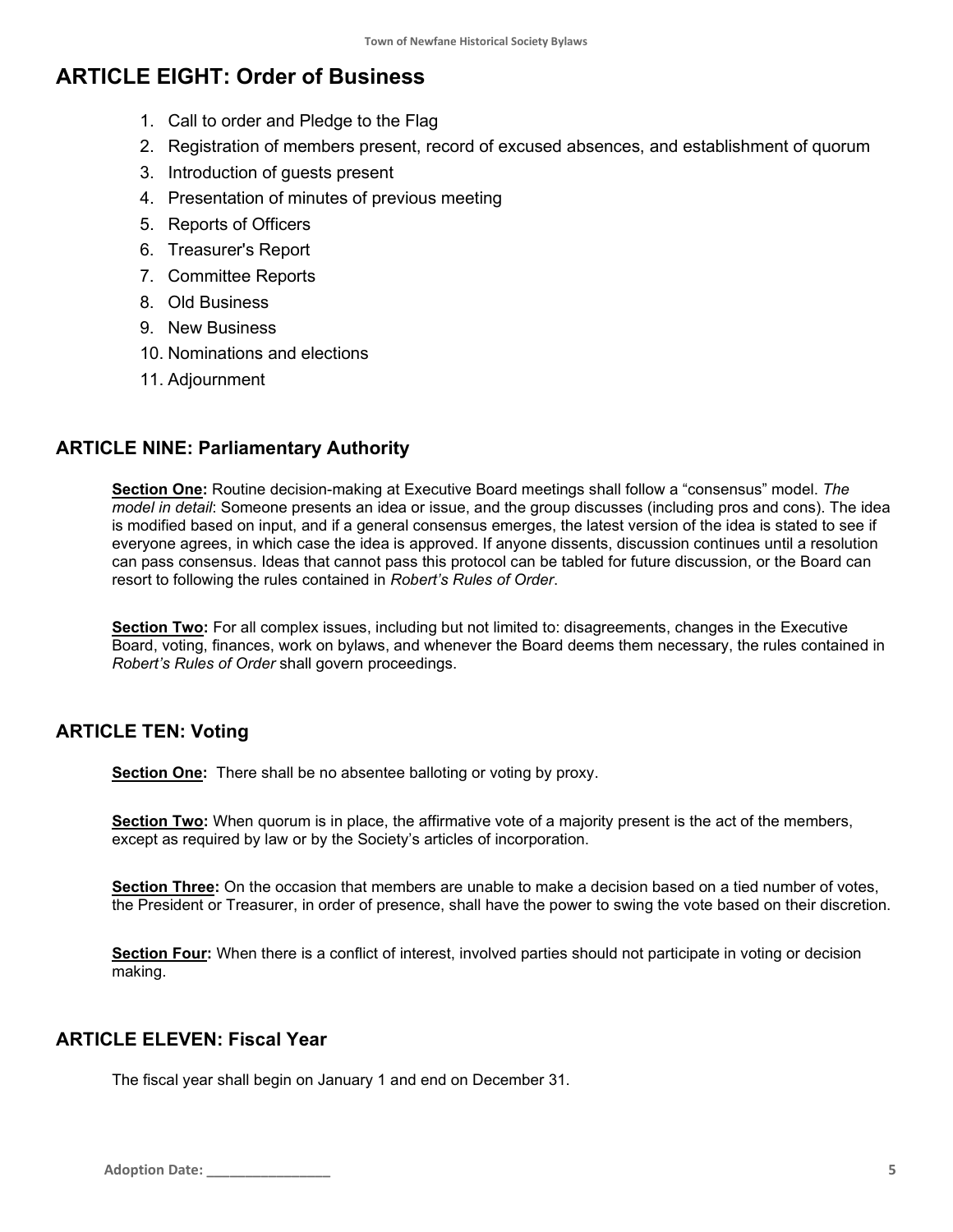#### **ARTICLE TWELVE: Conflict of Interest Policy**

The Executive Board adheres to a Conflict-of-Interest Policy, which is listed in the *Policies of the Town of Newfane Historical Society, Inc*.

#### **ARTICLE THIRTEEN: Indemnification**

**Section One:** Board members shall not be personally liable for monetary damages for any actions or omissions authorized to be taken on behalf of the Society, provided the action or omission does not constitute self-dealing, willful misconduct, or recklessness.

**Section Two:** The Society shall, to the extent legally permissible, indemnify each person who may serve or who has served at any time as an officer, trustee, or employee of the Society, against all expenses and liabilities, including counsel fees, judgments, fines, excise taxes, penalties, and settlement payments, reasonably incurred by or imposed upon such person in connection with any threatened, pending, or completed action, suit, or proceeding in which he or she may become involved by reason of his or her service in such capacity; provided that no indemnification shall be provided for any such person with respect to any matter as to which he or she shall have been finally adjudicated in any proceeding not to have acted in good faith in the reasonable belief that such action was in the best interests of, or authorized by, the Society; and further provided that any compromise or settlement payment shall be approved by a majority vote of a quorum of the Board who are not at that time parties to the proceeding.

**Section Three:** Expenses incurred by a person entitled to indemnification may be paid by the Society in advance of the final disposition of such action, suit, or proceeding upon receipt of an undertaking by or on behalf of such person to repay the amount advanced if it shall ultimately be determined that such person is not entitled to be indemnified by the Society.

**Section Four:** Unless ordered by a court, any indemnification shall be made by the Society only as authorized in the specific case upon a determination that indemnification is proper in the circumstances because the person seeking indemnification was conducting activity authorized by the Society or these Bylaws, or required by law. Such determination shall be made by a majority of the Executive Board who were not parties to the action or proceeding; or, if such a majority is not obtainable or, if a majority vote of the board members so directs, by independent legal counsel in a written opinion.

**Section Five:** The indemnification and advancement of expenses provided pursuant to this Article shall continue as to any person who has ceased to be a board member of the Society and shall ensure to the benefit of the heirs, executors, and administrators of such person.

**Section Six:** This Article shall not be exclusive of any other right which the Society may have to indemnify any person as a matter of law.

**Section Seven:** Amendments. This Article constitutes a contract between the Society and the indemnified officers, trustees, or employees. No amendment or repeal of the provisions of this Article which adversely affects the rights of an indemnified person under this Article shall apply to such person with respect to those acts or omissions which occurred at any time prior to such amendment or repeal.

**Section Eight:** If this Article or any part thereof shall be held unenforceable in any respect by a court of law, it shall be deemed modified to the minimum extent necessary to make it enforceable, and the remainder of this Article shall remain fully enforceable. Any payments made pursuant to this Article shall be made only out of funds legally available therefore.